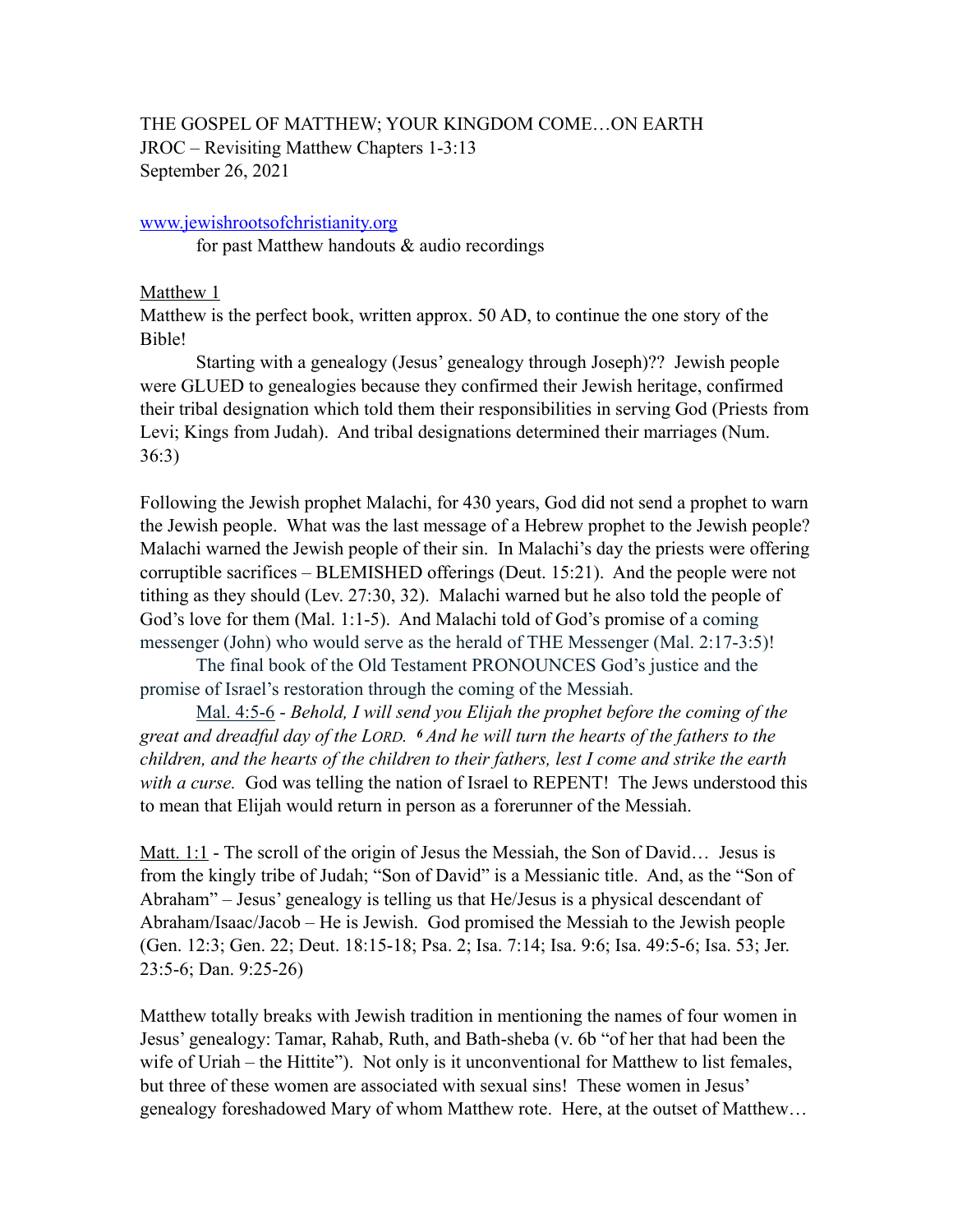at the outset of the NT…we see that God's GRACE forgives the darkest of sins and reaches beyond Israel to the world. God's plan of salvation always included Gentiles (Gen. 12:3; Isa. 49:6).

Matthew is the BRIDGE between the Hebrew Scriptures. Matthew was telling his audience, primarily Jewish, in the first verse that Jesus is the King of the Jews and the Messiah/Deliverer of the world. BUT we don't see kings in Jesus' genealogy after the Jews returned from exile. WHY? JECONIAH – Jer. 22:24-30. HOW IS JESUS KING OF THE JEWS?

 THE VIRGIN BIRTH - Matt. 1:16 – *And Jacob begot Joseph the husband of Mary, of whom was born Jesus Who is called Christ.* Jesus the Messiah was not born of a man; He was born of a woman. And then Matt. 1:18 goes right into the virgin birth following the genealogy.

John MacArthur – "The virgin birth is an underlying assumption of everything the Bible says about Jesus. To throw out the virgin birth is to reject Jesus' deity, the accuracy and authority of Scripture, and a host of other related doctrines that are at the heart of the Christian faith. No issue is more important than the virgin birth to our understanding of Who Jesus is. If we deny Jesus is God, we have denied the very essence of Christianity." We have denied the message of the Messianic prophecies that proclaimed that the Messiah would be God (Isa. 9:6; Micah 5:2; Jer. 23:5-6).

We need to remember in studying the book of Matthew that the world of Jesus was not the OT Hebrew world. The OT Hebrew world was God-centered. Approx. 600 years prior to Jesus' birth in Bethlehem, Gentile Empires began ruling the world: Babylon, Persia, Greece, and Rome. And, Greek philosophy played a big role in transforming the thinking/belief of the world. Greek philosophy was man-centered.

When the Jewish people were carried away from Jerusalem and taken captive to Babylon, they no longer had access to the Temple in Jerusalem. It had been destroyed. The Jewish world had revolved around the Temple. Instead of the Temple, synagogues were established. The Jewish world was now being taught by Rabbis who were adding man-made laws to the commandments God had already given them. And so we read of Jesus NOT agreeing with what I'm going to call Rabbinical Judaism. Rabbinical Judaism is based on Rabbi's opinions and NOT on the Hebrew Scriptures.

Among the Jewish people there were various groups: Pharisees (adhered to the law); Sadducees (embraced Greek philosophy); Zealots (desired to overthrow Rome even if it meant violence); Essenes (primarily Jewish men who desired the Messiah). This is the world into which Jesus was born.

*In the fullness of time God sent His Son….Galatians 4:4* 

As we flip over to Matthew from Malachi, we are in the age of heightened MESSIANIC FERVOR because the world was in chaos. It was dark and violent!! There was a longing for the Messiah. The people hoped in the coming of the Messiah based on what God had promised the Jewish people throughout the OT.

2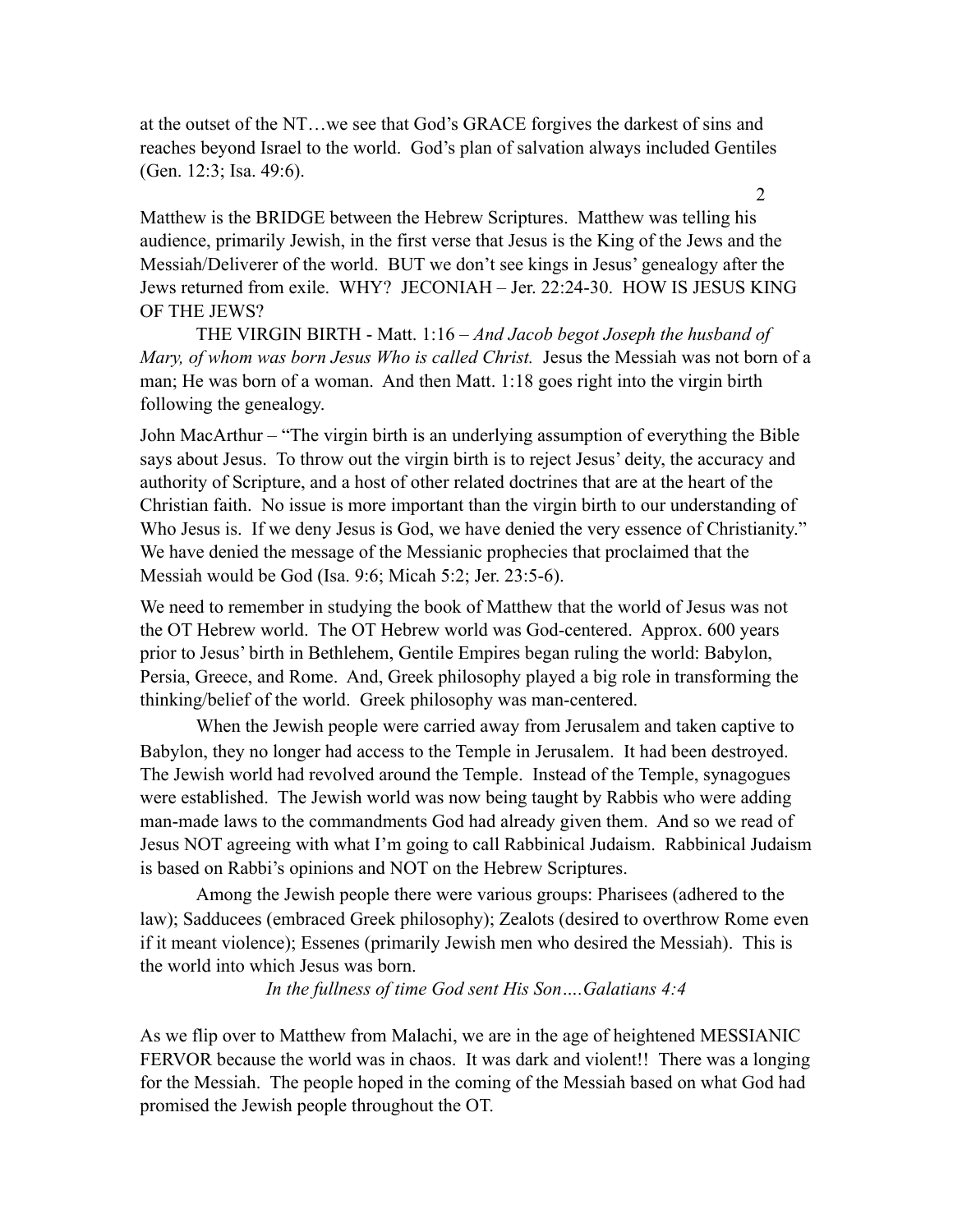Matthew 2

Matthew 1 ends with, *And he called His name Jesus for He will save His people from their sins.* Yeshua – "salvation"

Matt. 2:1-2 – *Now after Jesus was born in Bethlehem of Judea…in the days of Herod the king, behold, wise men from the East came to Jerusalem, saying, 'Where is He who has been born King of the Jews? For we have seen His star in the East and have come to worship Him.* What happened to the Bethlehem account? The Magi are Gentiles from the East? Why did they travel to Jerusalem? How did they get included in the Christmas account? Daniel 2:48.

### Matthew<sub>3</sub>

#### A Voice Crying in the Wilderness

Matt. 3:1-6 - *In those days John the Baptist came preaching in the wilderness of Judea, 2 and saying, "Repent, for the kingdom of heaven is at hand!" <sup>3</sup>For this is he who was spoken of by the prophet Isaiah, saying: "The voice of one crying in the wilderness: 'Prepare the way of the LORD; Make His paths straight.' 4 Now John himself was clothed in camel's hair, with a leather belt around his waist; and his food was locusts and wild honey. 5 Then Jerusalem, all Judea, and all the region around the Jordan went out to him 6 and were baptized by him in the Jordan, confessing their sins.* Who is this? What do we know about John? Why is he crying "Repent"? John is connected to Isaiah? Why was John dressed in camel's hair? II Kings 1:8 *So they answered him, "A hairy man wearing a leather belt around his waist." And he said, "It is Elijah the Tishbite."* 

 Remember Mal. 4:5-6 and the 430 years of no prophetic voice from God? WHY were so many Jewish people flocking to the Jordan? WHY wasn't John preaching in Jerusalem? Jews were being immersed. This was nothing new. BUT, what was new was that John, a Jewish man, was immersing fellow Jews who were thought to be righteous and on their way to heaven. Jewish people could immerse Gentiles who chose to believe in the one true God of Israel. Gentiles were outside of the covenant. In the Jewish mind that was not following the Bible, Jewish lineage was the requirement for entering heaven. That is NOT what Scripture teaches. That was NOT what John the Immerser was preaching.

Matt. 3:7-12 - …*when he saw many of the Pharisees and Sadducees coming to his baptism, he said to them, "Brood of vipers! - Who warned you to flee from the wrath to come? 8 Therefore bear fruits worthy of repentance, 9 and do not think to say to yourselves, 'We have Abraham as our father.' For I say to you that God is able to raise up children to Abraham from these stones. 10 And even now the ax is laid to the root of the trees. Therefore every tree which does not bear good fruit is cut down and thrown into the fire (judgment!). 11 I indeed baptize you with water unto repentance, but He who is coming after me is mightier than I, whose sandals I am not worthy to carry. He will baptize you with the Holy Spirit and fire. 12 His winnowing fan is in His hand, and He will* 

3